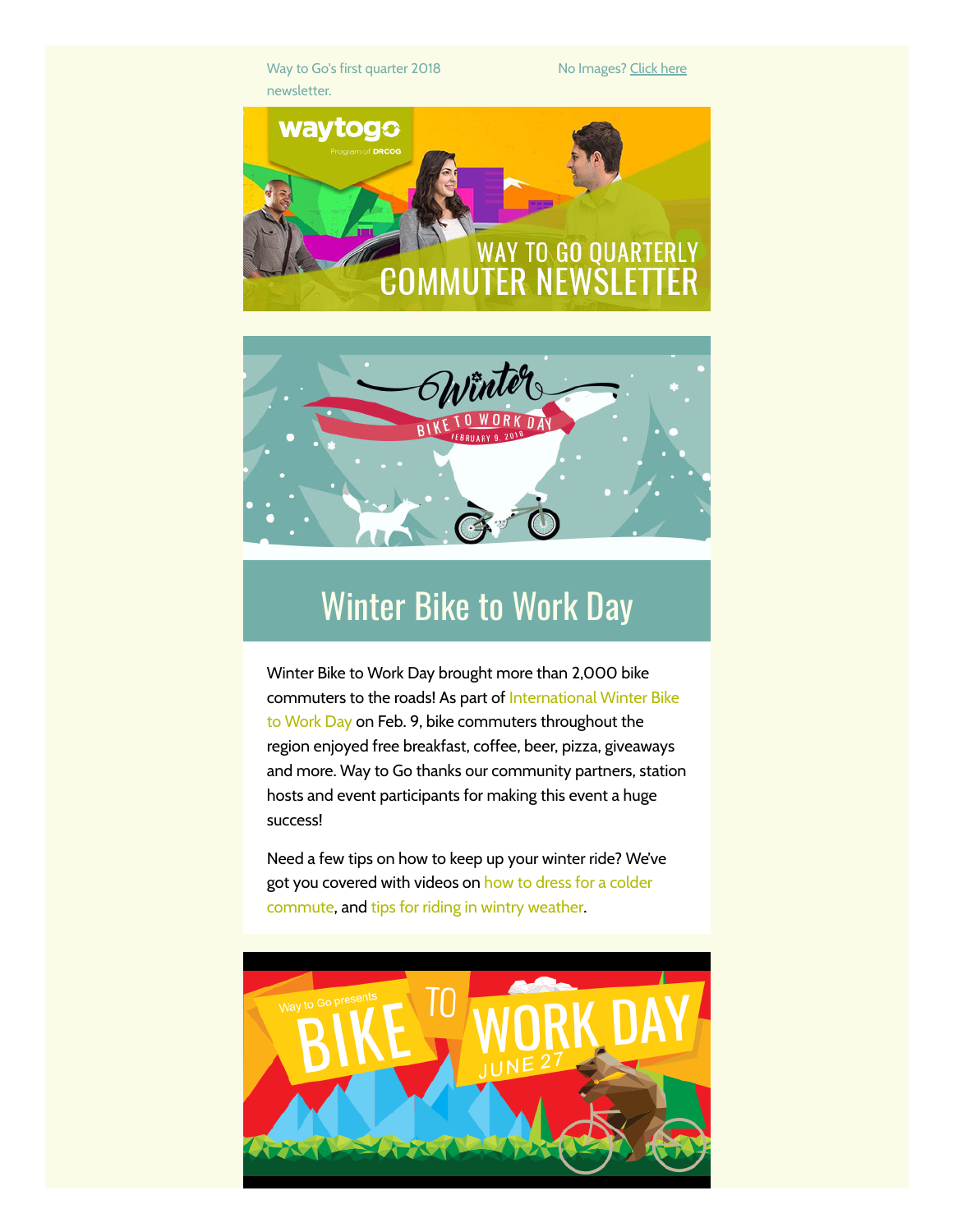## Bike to Work Day

Our summer Bike to [Work](http://drcog.createsend1.com/t/d-l-otydydd-l-i/) Day is Wednesday, June 27. As always, we'll have hundreds of breakfast stations ready to fuel your ride from 6:30 - 9 a.m. throughout the region, and the chance to win some sweet prizes when you register, beginning May 1.

Come meet the Way to Go team at our **Bike to Work Day** open house on [Tuesday,](http://drcog.createsend1.com/t/d-l-otydydd-l-h/) April 10 from 7:30 - 10 a.m. This event is for employers and community partners to learn more about Bike to Work Day and to pick up free promotional materials. Ask your employer to join the business challenge, or organize a Bike to Work Day station. Want more info? Contact **[btwd@drcog.org](mailto:btwd@drcog.org)** 



## Five things you could be doing instead of sitting in traffic

Exercise. If bike commuting is a viable option for you, knock out cardio on your commute. Even a 15-minute commute one-way will take care of the **[recommended](http://drcog.createsend1.com/t/d-l-otydydd-l-k/) 30 minutes of** daily exercise. Plus, you can use different routes to vary the scenery and experience your community in a whole new way.

Read. Sit back, let someone else handle the driving and tackle your reading list when you take transit to work. Try good old-fashioned print publications, e-books and online blogs, or audiobooks and podcasts.

Learn a new language. Haven't spoken a word of French since high school? Brush up on your language skills or challenge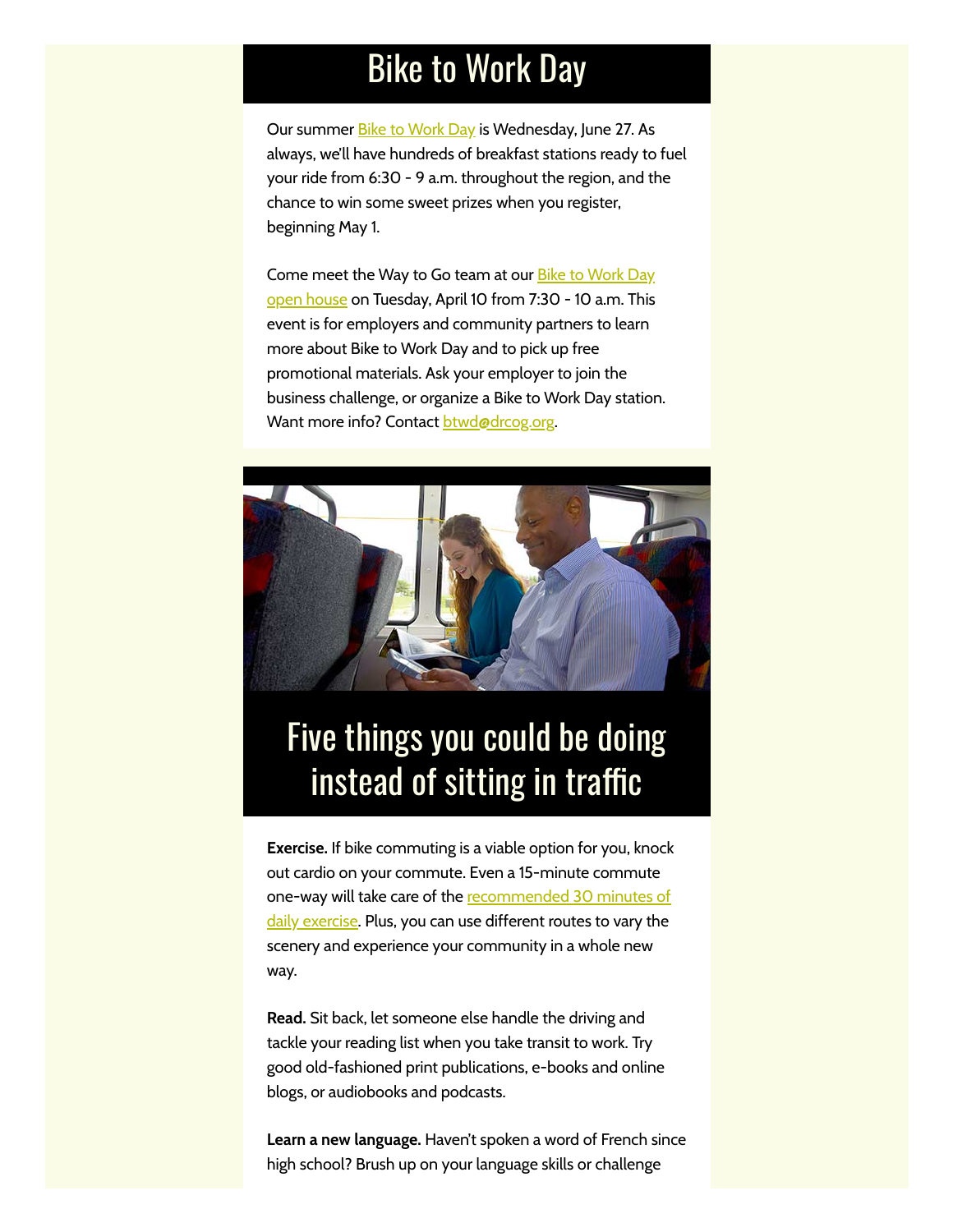yourself to learn a new language. Free audio-based programs, such as **[Duolingo](http://drcog.createsend1.com/t/d-l-otydydd-l-u/)** and **Mango [Languages](http://drcog.createsend1.com/t/d-l-otydydd-l-o/)** are easy to follow and readily available. For the more serious student, paid courses such as **[Pimsleur](http://drcog.createsend1.com/t/d-l-otydydd-l-m/)** will help accelerate your progress.

Catch up with friends and family. Reconnect with old friends you keep meaning to call. Make grandma's day a little brighter when you call to chat. Or, make new friends and join a [carpool](http://drcog.createsend1.com/t/d-l-otydydd-l-c/) – most people find the camaraderie to be the biggest (and often most unexpected) benefit of joining or forming a carpool.

Relax. Meditate. People-watch. Reflect on your day. Take some time to let your mind wander and daydream. Enjoy a few moments of stillness. Not every minute of your day needs to be productive!



# Colorado's first dockless bikesharing program launches in Aurora

Aurora is leading the way in making biking a more affordable and accessible form of transportation. Realizing the potential that bike-sharing can provide for short distances, including last-mile connections to public transit, the City of Aurora launched the first dockless bike-sharing permit program in Colorado in early October. Limebike, Ofo and Spin are now operating within city limits, each with a minimum of 250 bikes.

Bike-sharing has been quickly gaining traction as a multimodal transportation option, allowing users to check out a bicycle for a short period of time. Most bike-sharing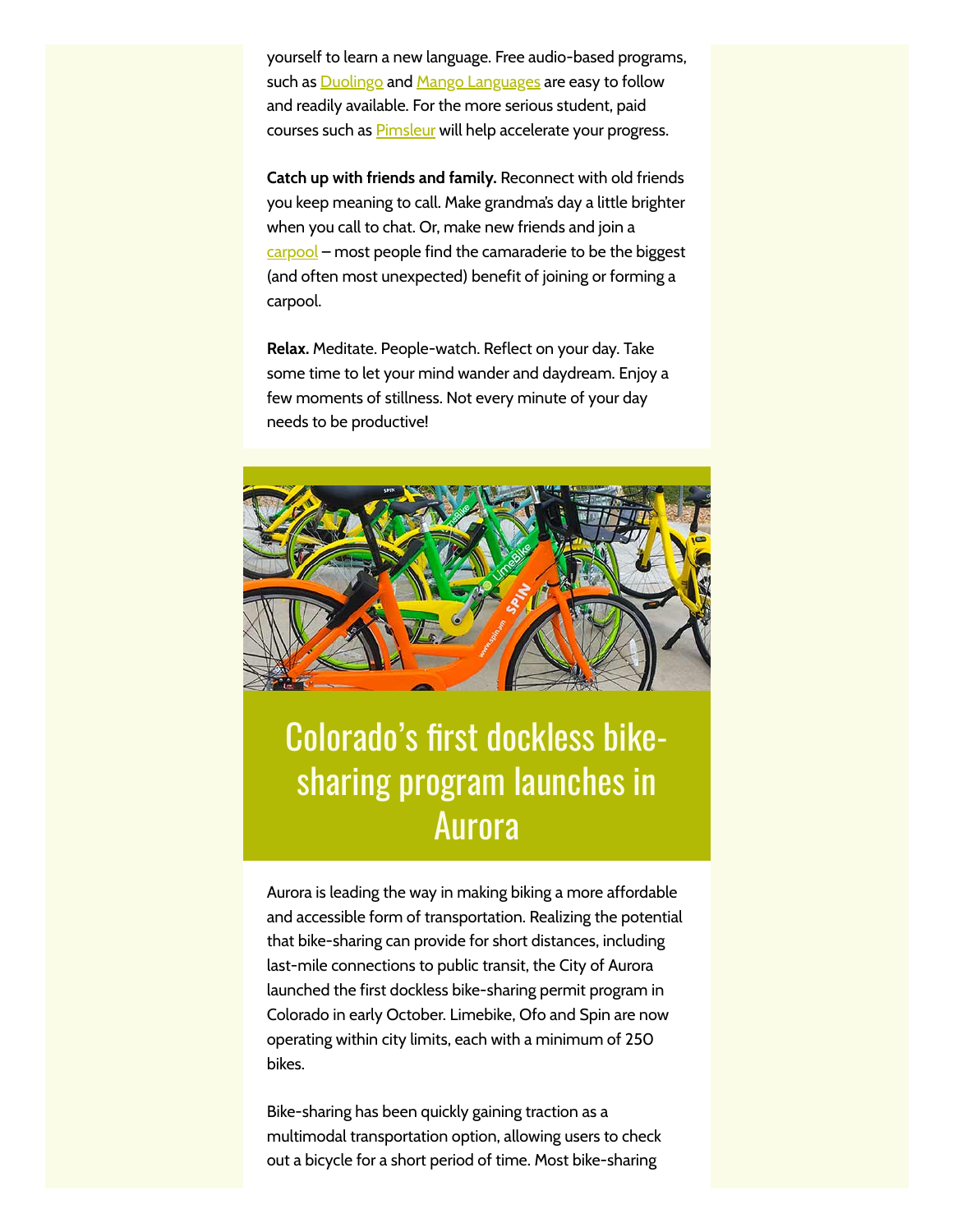networks have permanent docking stations where bikes must be checked out and returned. The new dockless concept eliminates costly docking stations, creating a broadly [distributed](http://drcog.createsend1.com/t/d-l-otydydd-l-q/) and more affordable system of bike sharing. Learn more.



### Around the region

### I Drive I-25 Commuter Rewards makes matches to reduce congestion

Smart Commute Metro North is playing matchmaker for commuters travelling along Interstate 25 between state Highway 7 and 120th St. This congestion mitigation program is part of the Colorado Department of Transportation's North I-25 Express Lanes Project. Qualified commuters receive transit tickets as incentives one of for the following trips: RTD's LX to or from Longmont; RTD's 120X to or from Wagon Road Park-n-Ride (Westminster and Northglenn) and Bustang's North Line to or from Fort Collins and Loveland.

For those whose commutes run along less direct routes, applicants receive ride-sharing matching services from an ever increasing number of commutes, including Downtown Denver, Federal Center, Anschutz Medical Campus, Denver Tech Center and Greenwood Village, Inverness and Park Meadows and the I-25 North area (120th to 144th). Once added to a carpool or vanpool, commuters receive a gift card as a rideshare reward. Visit [idrivei25.com](http://drcog.createsend1.com/t/d-l-otydydd-l-a/) for more information.

### Discounted EcoPasses for Boulder employers